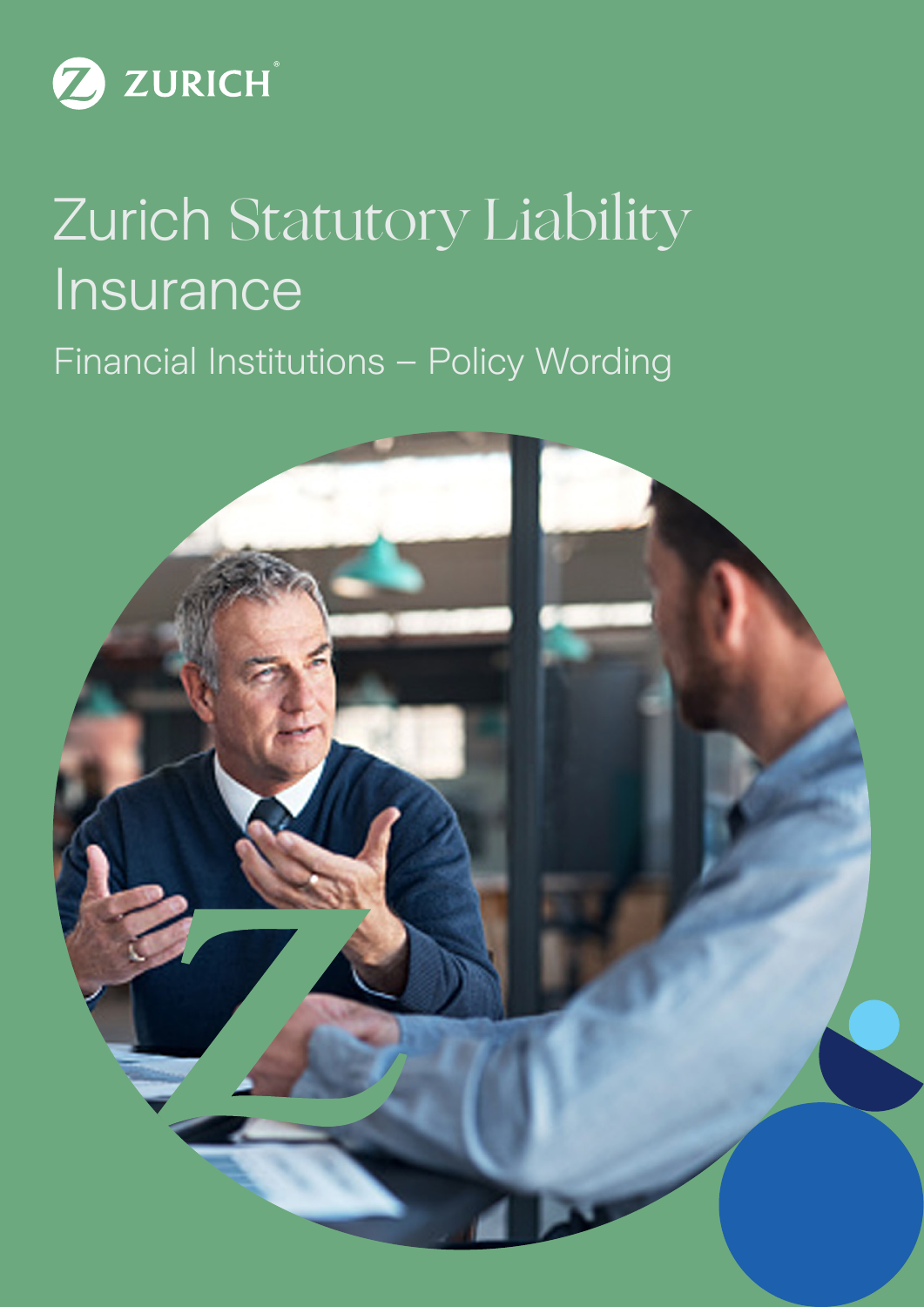# Contents

# **Welcome to Zurich**

| 3<br>3<br>3<br>3<br>Zurich Statutory Liability Insurance - Policy Wording<br>1.<br>4<br>1.1<br>4<br>$1.2\phantom{0}$<br>4<br>4<br>2.<br>2.1<br>4<br>2.2<br>4<br>5<br>2.3<br>5<br>2.4<br>5<br>2.5<br>5<br>2.6<br>5<br>3.<br>5<br>3.1<br>5<br>3.2<br>3.3<br>6<br>6<br>3.4<br>3.5<br>6<br>3.6<br>6<br>3.7<br>6<br>3.8<br>6<br>7<br>3.9<br>$\overline{7}$<br>3.10<br>7<br>3.11<br>3.12<br>7<br>7<br>3.13 |  |  |
|------------------------------------------------------------------------------------------------------------------------------------------------------------------------------------------------------------------------------------------------------------------------------------------------------------------------------------------------------------------------------------------------------|--|--|
|                                                                                                                                                                                                                                                                                                                                                                                                      |  |  |
|                                                                                                                                                                                                                                                                                                                                                                                                      |  |  |
|                                                                                                                                                                                                                                                                                                                                                                                                      |  |  |
|                                                                                                                                                                                                                                                                                                                                                                                                      |  |  |
|                                                                                                                                                                                                                                                                                                                                                                                                      |  |  |
|                                                                                                                                                                                                                                                                                                                                                                                                      |  |  |
|                                                                                                                                                                                                                                                                                                                                                                                                      |  |  |
|                                                                                                                                                                                                                                                                                                                                                                                                      |  |  |
|                                                                                                                                                                                                                                                                                                                                                                                                      |  |  |
|                                                                                                                                                                                                                                                                                                                                                                                                      |  |  |
|                                                                                                                                                                                                                                                                                                                                                                                                      |  |  |
|                                                                                                                                                                                                                                                                                                                                                                                                      |  |  |
|                                                                                                                                                                                                                                                                                                                                                                                                      |  |  |
|                                                                                                                                                                                                                                                                                                                                                                                                      |  |  |
|                                                                                                                                                                                                                                                                                                                                                                                                      |  |  |
|                                                                                                                                                                                                                                                                                                                                                                                                      |  |  |
|                                                                                                                                                                                                                                                                                                                                                                                                      |  |  |
|                                                                                                                                                                                                                                                                                                                                                                                                      |  |  |
|                                                                                                                                                                                                                                                                                                                                                                                                      |  |  |
|                                                                                                                                                                                                                                                                                                                                                                                                      |  |  |
|                                                                                                                                                                                                                                                                                                                                                                                                      |  |  |
|                                                                                                                                                                                                                                                                                                                                                                                                      |  |  |
|                                                                                                                                                                                                                                                                                                                                                                                                      |  |  |
|                                                                                                                                                                                                                                                                                                                                                                                                      |  |  |
|                                                                                                                                                                                                                                                                                                                                                                                                      |  |  |
|                                                                                                                                                                                                                                                                                                                                                                                                      |  |  |
|                                                                                                                                                                                                                                                                                                                                                                                                      |  |  |
|                                                                                                                                                                                                                                                                                                                                                                                                      |  |  |
|                                                                                                                                                                                                                                                                                                                                                                                                      |  |  |
| 3.14<br>7                                                                                                                                                                                                                                                                                                                                                                                            |  |  |
| $\overline{7}$<br>3.15                                                                                                                                                                                                                                                                                                                                                                               |  |  |
| 3.16<br>7                                                                                                                                                                                                                                                                                                                                                                                            |  |  |
| 3.17<br>7                                                                                                                                                                                                                                                                                                                                                                                            |  |  |
| 3.18<br>7                                                                                                                                                                                                                                                                                                                                                                                            |  |  |
| 8<br>3.19                                                                                                                                                                                                                                                                                                                                                                                            |  |  |
| 8<br>3.20                                                                                                                                                                                                                                                                                                                                                                                            |  |  |
| 8<br>4.                                                                                                                                                                                                                                                                                                                                                                                              |  |  |
|                                                                                                                                                                                                                                                                                                                                                                                                      |  |  |
| 8<br>8<br>5.1                                                                                                                                                                                                                                                                                                                                                                                        |  |  |
| 5.2<br>8                                                                                                                                                                                                                                                                                                                                                                                             |  |  |
| 5.3<br>8                                                                                                                                                                                                                                                                                                                                                                                             |  |  |
| 5.4<br>9                                                                                                                                                                                                                                                                                                                                                                                             |  |  |
| 5.5<br>9                                                                                                                                                                                                                                                                                                                                                                                             |  |  |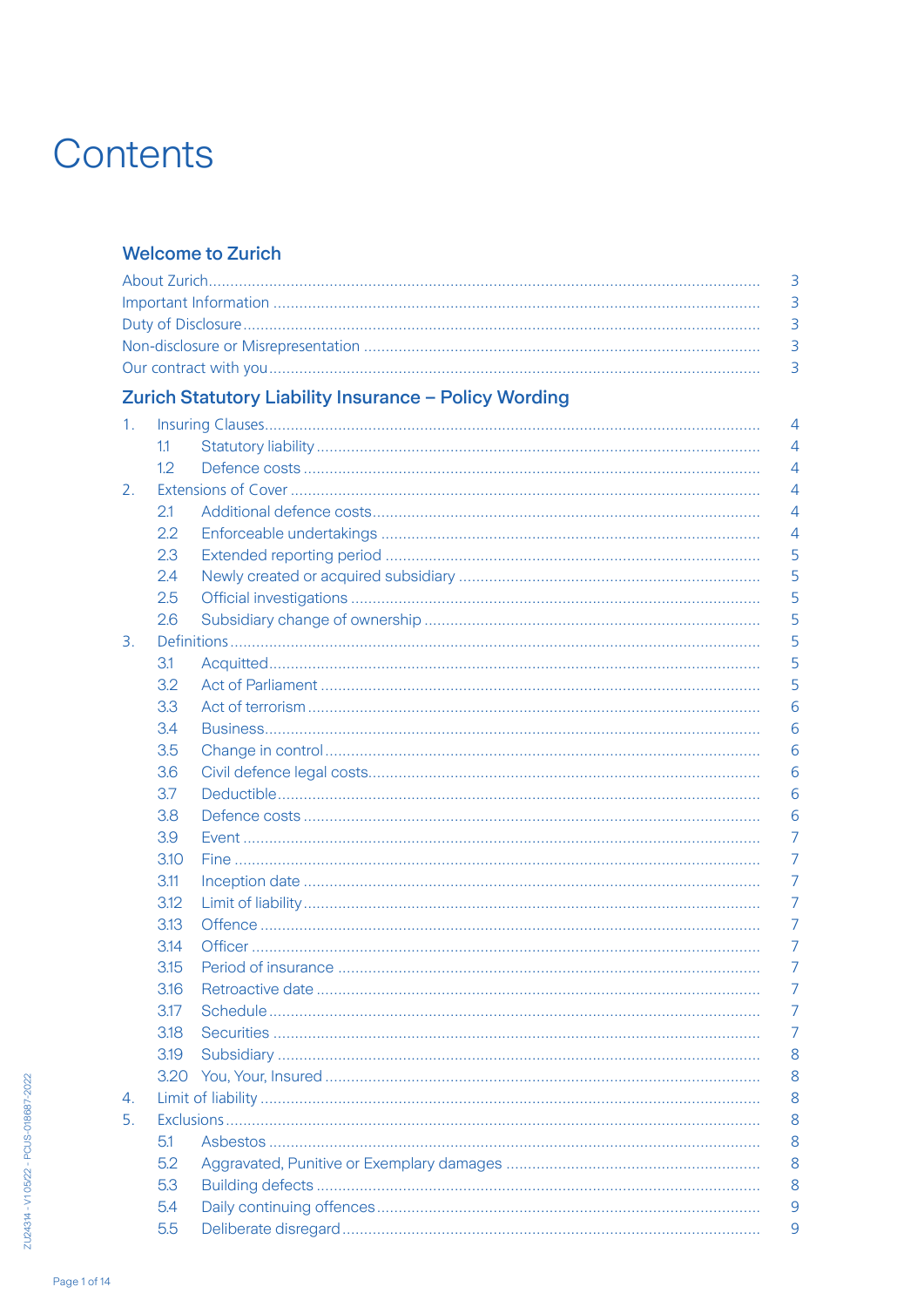|    | 5.6  |  | 9  |
|----|------|--|----|
|    |      |  |    |
|    | 5.7  |  | 9  |
|    | 5.8  |  | 10 |
|    | 5.9  |  | 10 |
|    | 5.10 |  | 10 |
|    | 5.11 |  | 10 |
|    | 5.12 |  | 10 |
|    | 5.13 |  | 10 |
|    | 5.14 |  | 10 |
|    | 5.15 |  | 10 |
|    | 5.16 |  | 11 |
| 6. |      |  | 11 |
|    | 6.1  |  | 11 |
|    | 6.2  |  | 11 |
|    | 6.3  |  | 11 |
|    | 6.4  |  | 11 |
|    | 6.5  |  | 12 |
|    | 6.6  |  | 12 |
|    | 6.7  |  | 12 |
|    | 6.8  |  | 12 |
|    | 6.9  |  | 12 |
|    | 6.10 |  | 12 |
|    | 6.11 |  | 12 |
|    | 6.12 |  | 12 |
|    | 6.13 |  | 12 |
|    | 6.14 |  | 13 |
|    | 6.15 |  | 13 |
|    | 6.16 |  | 13 |
|    | 6.17 |  | 13 |
|    | 6.18 |  | 13 |
|    | 6.19 |  | 13 |
|    | 6.20 |  | 13 |
|    | 6.21 |  | 14 |
|    |      |  |    |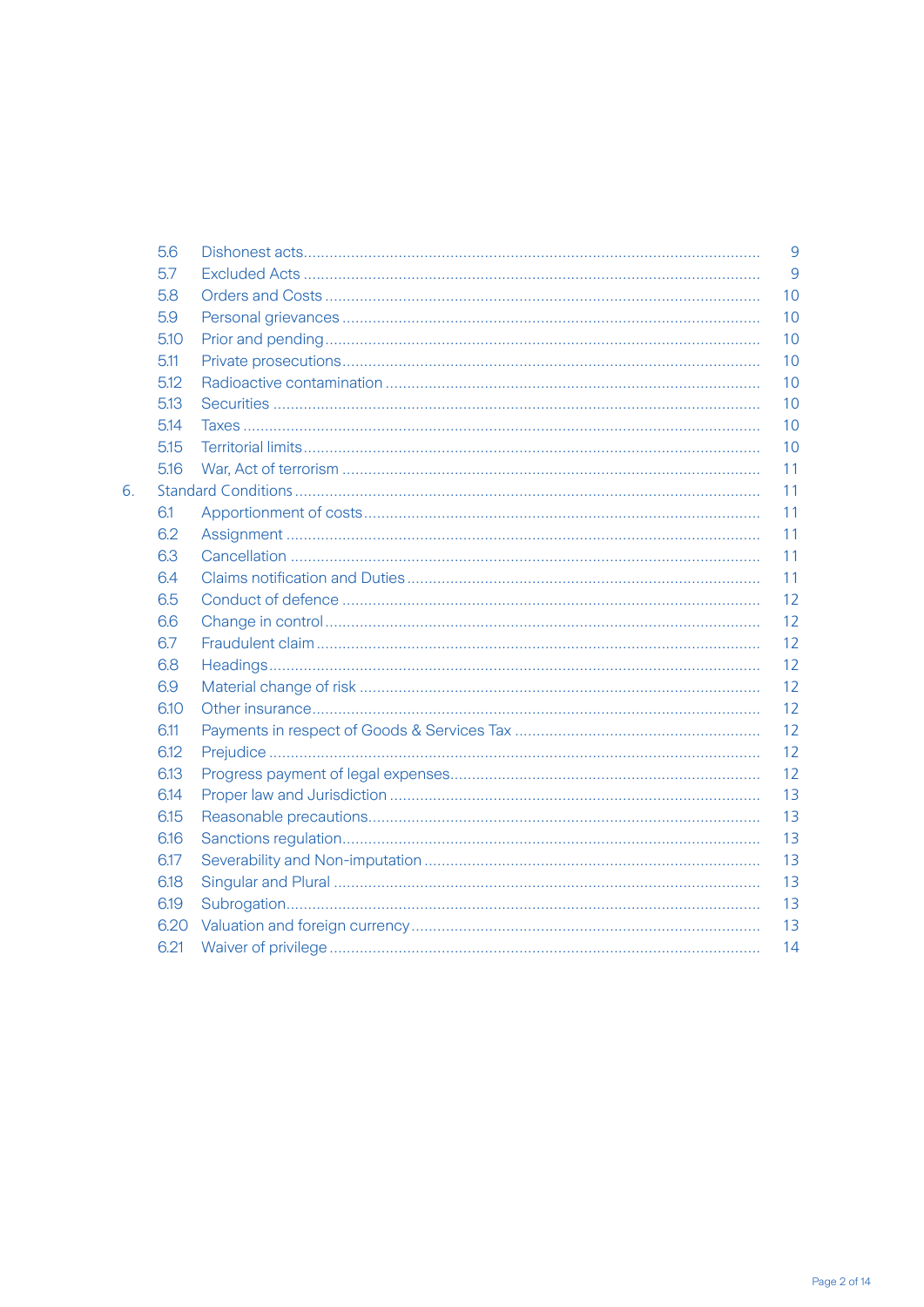# Welcome to Zurich

# About Zurich

The insurer of this product is Zurich Australian Insurance Limited, ABN 13 000 296 640 (ZAIL incorporated in Australia) trading as Zurich New Zealand. In this policy wording, Zurich New Zealand may also be expressed as 'Zurich', 'we', 'us' or 'our'.

ZAIL is part of the Zurich Insurance Group, a leading multi-line insurer that serves its customers in global and local markets. Zurich provides a wide range of general insurance and life insurance products and services in more than 210 countries and territories. Zurich's customers include individuals, small businesses, and mid-sized and large companies, including multinational corporations.

# Important information

This policy is a 'Claims Made and Notified' liability insurance policy. It only provides cover if:

- 1. Arising out of an *offence* that occurs during the *period of insurance* and is notified to us during the *period of insurance*; and
- 2. The claim arises out of an *event* which takes place after the *retroactive date* stipulated in the *schedule*.

# Duty of Disclosure

Before *you* enter into a contract of general insurance with us, *you* have a duty to disclose to us every matter *you* know, or could reasonably be expected to know, that we would want to take into account in deciding whether to insure *you* and, if so, on what terms. This applies to all persons to be covered under this contract of insurance.

You have the same duty to disclose those matters to us before *you* renew, extend, vary or reinstate a contract of general insurance. *Your* duty however, does not require disclosure of a matter that:

- diminishes the risk to be insured;
- is common knowledge;
- we know or, in the ordinary course of our business, ought to know; or
- we indicate to *you* that we do not require to know.

# Non-disclosure or Misrepresentation

If *you* do not comply with this duty of disclosure or if *you* make a misrepresentation to us, we may, subject to policy terms and conditions, treat the policy as if it never existed.

# Our contract with you

*Your* policy is a contract of insurance between *you* and Zurich and contains all the details of the cover that we provide.

*Your* policy is made up of:

- the policy wording. It tells *you* what is covered, sets out the claims procedure, exclusions and other terms and conditions of cover;
- the proposal, which is the information *you* provide to us when applying for insurance cover;
- • *your* most current policy *schedule* issued by us. The policy *schedule* is a separate document unique to *you*, which shows the insurance details relevant to *you*. It includes any changes, exclusions, terms and conditions made to suit *your* individual circumstances and may amend the policy; and
- any other written change otherwise advised by us in writing (such as an endorsement). These written changes vary or modify the above documents.

Please note, only those covers shown in *your* policy *schedule* are insured.

This policy wording is used for any offer of renewal we may make, unless we tell *you* otherwise. Please keep *your* policy in a safe place. We reserve the right to change the terms of this policy wording where permitted to do so by law.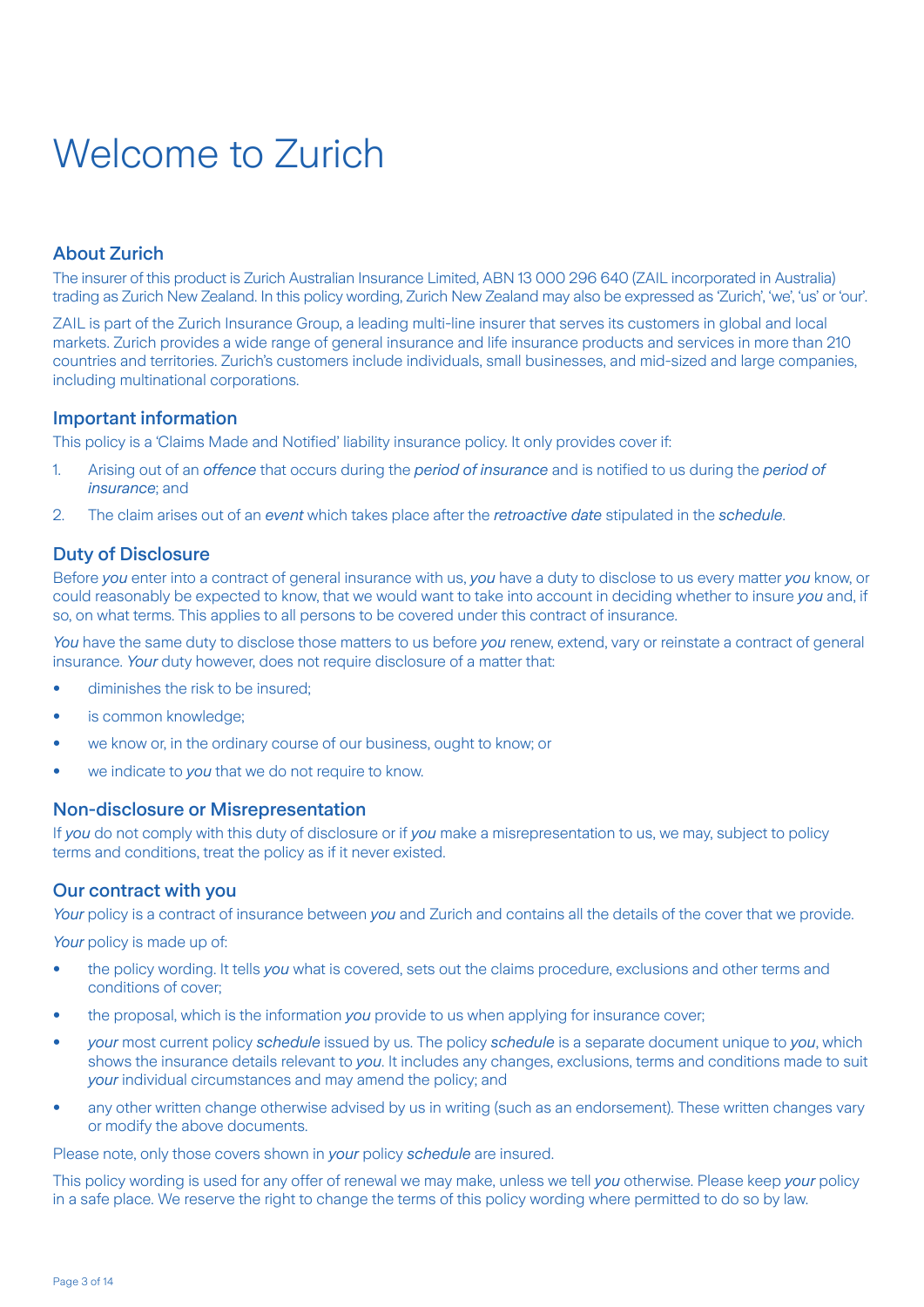# Zurich Statutory Liability Insurance

In consideration of the *insured* having paid or agreed to pay the premium, Zurich, on the basis of all information provided to us, agrees with the *insured* to provide insurance as follows, subject to the provisions of this policy and on the basis that this policy shall not be in force unless it has been signed by an authorised Zurich official.

# 1. Insuring Clauses

# 1.1 Statutory liability

We will pay any *fine* payable by *you* for an *offence* under any *Act of Parliament* in connection with the *business*.

#### 1.2 Defence costs

We will pay any *defence costs* incurred by *you* in relation to *your* defence.

# 2. Extensions of Cover

# 2.1 Additional defence costs

 Subject to the terms and conditions of this policy, if it is alleged that *you* have knowingly, wilfully or intentionally breached an *Act of Parliament,* we will pay *defence costs* incurred by *you* in relation to *your* defence but only if *you* are *acquitted*. For the purposes of the cover under this extension, Exclusion 5.5.1 does not apply.

### 2.2 Enforceable undertakings

 Subject to the terms and conditions of this policy, we will cover *you* for the following costs in respect to an enforceable undertaking accepted by the regulator under Section 123 of the Health and Safety at Work 2015, and arising out of an *event* covered under this policy, always subject to out prior consent by us:

- (a) any payment of reparations paid to the victim(s) of the contravention; and
- (b) reasonable *defence costs* incurred in the drafting and preparation of the enforceable undertaking,

Provided that:

- 2.2.1 the *event* has resulted in a charging document being filed under the Health and Safety at Work 2015 or its regulations; and
- 2.2.2 the payment of amends to the victim will not exceed the amount we would expect to pay to cover a reparation order at sentencing; and
- 2.2.3 the amount payable overall under this Extension of Cover will not exceed the amount we would expect to pay had *you* been convicted and sentenced.

There is no cover under this Extension of Cover for:

- (i) any costs associated with the regulators administration fee; or
- (ii) any costs in connection with compliance, rectifications, consultation, improvements, training, donations, remedial actions or otherwise meeting the enforceable terms of the enforceable undertaking; or
- (iii) any costs associated with compliance monitoring activities for the enforceable undertaking; or
- (iv) any amount payable to any party, other than the victim (or their estate in the event of death) under the definition of victim under the Sentencing Act 2002 (or equivalent definition in a succeeding *Act of Parliament*) had the *event* resulted in a conviction; or
- (v) any *fines* or *defence costs* that may arise from *your* failure to comply with or cause *you* to be in contravention of terms contain in the enforceable undertaking; or
- (vi) any expert costs incurred in the drafting and preparation of the enforceable undertaking without our prior consent.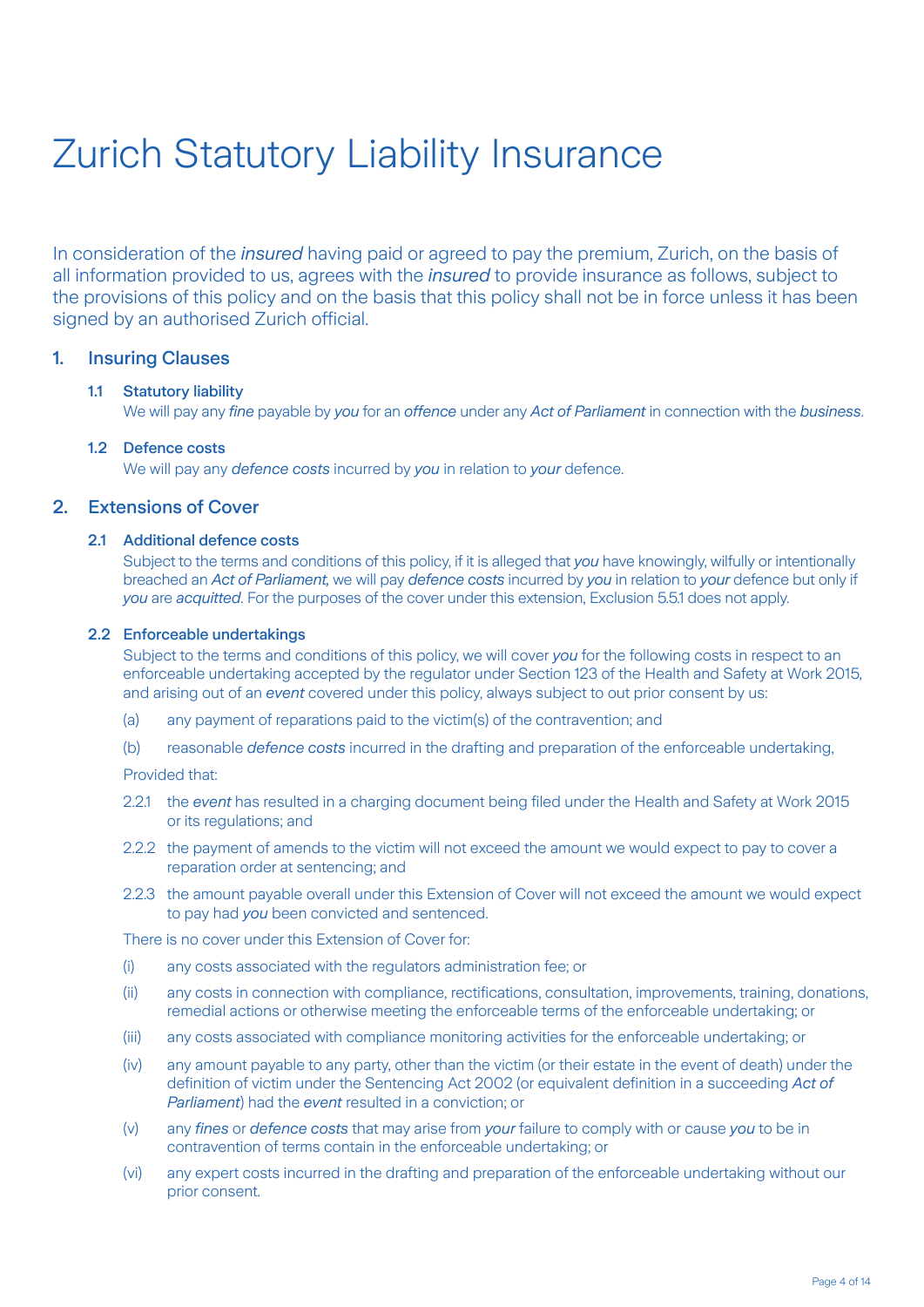#### 2.3 Extended reporting period

 If we refuse to renew this policy, *you* may, upon payment of an additional premium of 100% of the full annual premium payable for the expiring *period of insurance*, extend the cover under this policy for a further 12 months from the date of expiry.

Provided that:

- 2.3.1 this option to extend the policy must be notified in writing to us within 30 days of the date of expiry;
- 2.3.2 the extension only applies in respect of a circumstance reasonably expected to result in an offence before the expiry date;
- 2.3.3 an offer by us of any renewal terms or premiums different from expiring terms or premiums does not constitute a refusal to renew;
- 2.3.4 the *limit of liability* under this extension is part of and not in addition to the *limit of liability* specified in the *schedule*.

#### 2.4 Newly created or acquired subsidiary

 If any *subsidiary* is created or acquired by *you* after the inception of this policy, *your* new *subsidiary* will be included.

Provided that:

- 2.4.1 written notice of such creation or acquisition is given to us together with appropriate underwriting information and the payment of any additional premium required by us;
- 2.4.2 in respect of acquisitions, cover granted under this policy only applies to an *event* both discovered by *you* after the date of such acquisition and suffered after the *retroactive date*, and for which *you* have agreed to cover any such *subsidiary*.

#### 2.5 Official investigations

 Subject to the terms and conditions of this policy, we will pay *your civil defence legal costs* in relation to any inquiry involving *you*.

#### 2.6 Subsidiary change of ownership

 2.6.1 In the event that an entity ceases to be a *subsidiary* during the *period of insurance*, cover under this policy with respect to such *subsidiary* will continue until the expiry date of the *period of insurance*.

 Provided that such cover will only apply in respect of an *event* that occurred after the *retroactive date* or the date of creation or acquisition by *you* (whichever is the later), and until the date such entity ceased to be a *subsidiary*.

 2.6.2 Where the entity has ceased to be a *subsidiary* because it is acquired by a third party, then this extension will only apply where *you* have agreed to retain a continuing obligation to indemnify the third party arising out of an *event* that has taken place whilst it was a *subsidiary*.

# 3. Definitions

# 3.1 Acquitted

 *acquitted* means the dismissal of charges before or after a defended hearing or trial, or entry of a not guilty verdict (but does not include the disposition of a charge pursuant to a plea bargain where multiple information's have been laid).

#### 3.2 Act of Parliament

 *Act of Parliament* means any Act of the New Zealand Parliament including amendments to or re-enactments of those Acts, and any Code or Regulations or other subordinate legislation made under those Acts, but does not include Acts within Exclusion 5.7 'Excluded Acts'.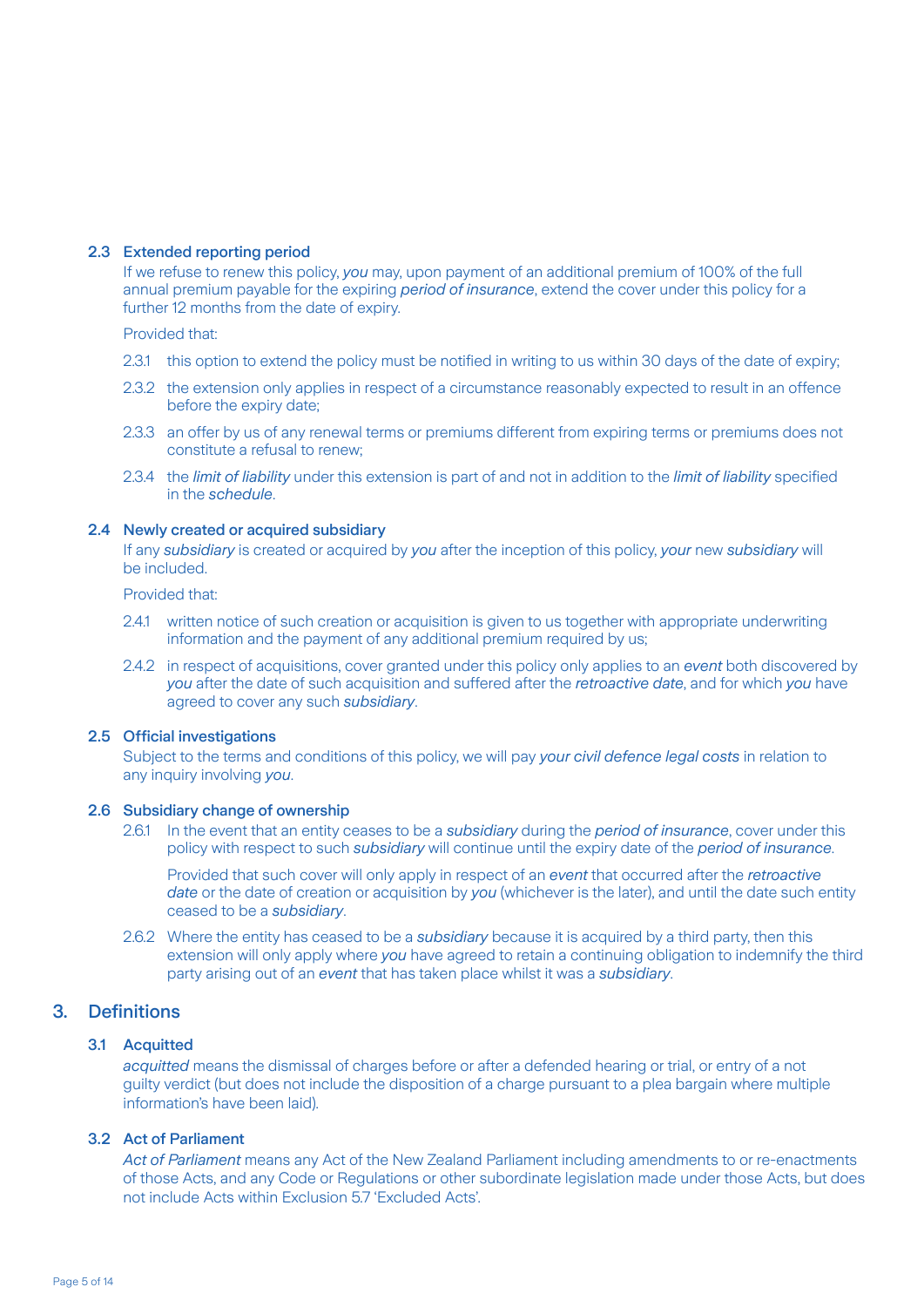#### 3.3 Act of terrorism

 *act of terrorism* means any act, or preparation in respect of action, or threat of action designed to influence the government de jure or de facto of any nation or any political division thereof, or in pursuit of political, religious, ideological or similar purposes to intimidate the public or a section of the public of any nation by any person or group(s) of persons whether acting alone or on behalf of or in connection with any organisation(s) or government(s) de jure or de facto, and which:

- 3.3.1 involves violence against one or more persons;
- 3.3.2 involves damage to property;
- 3.3.3 endangers life other than that of the person committing the action;
- 3.3.4 creates a risk to health or safety of the public or a section of the public; or
- 3.3.5 is designed to interfere with or to disrupt an electronic system.

#### 3.4 Business

 *business* means all *your* activities and operations stated in the *schedule.*

#### 3.5 Change in control

 *change in control* means an event or events occurring, with the result that any person, entity or group:

- 3.5.1 acquires more than 50% of the *insured's* share capital;
- 3.5.2 acquires the majority of the voting rights in the *insured*;
- 3.5.3 assumes the right to appoint or remove the majority of the board of directors (or equivalent position) of the *insured*;
- 3.5.4 assumes control pursuant to written agreement with other shareholders over the majority of the voting rights in the *insured*; or
- 3.5.5 merges with the *insured*, such that the *insured* is not the surviving entity.

#### 3.6 Civil defence legal costs

 *civil defence legal costs* mean the legal costs and expenses, including witness costs and expenses, necessarily and reasonably incurred in relation to:

- 3.6.1 a formal inquiry by a regulatory body, which could lead to a prosecution for an *offence*;
- 3.6.2 proceedings before a Human Rights or Privacy Complaints Review Tribunal.

#### 3.7 Deductible

 *deductible* means in respect of:

- 3.7.1 the *insured* named in the *schedule* and its *subsidiaries*;
- 3.7.2 a natural person insured under this policy who is a trustee, *officer*, sole trader or partner of the *insured* named in the *schedule* or its *subsidiaries*,

 the applicable amount specified in the *schedule you* first bear in relation to each *event,* specified in the *schedule* or elsewhere in this policy. The *deductible* applies to all amounts payable under this policy.

# 3.8 Defence costs

 *defence costs* mean the legal costs and expenses, including witness costs and expenses, necessarily and reasonably incurred with our prior consent, in investigating and/or defending any prosecution or threatened prosecution alleging the commission of an *offence*.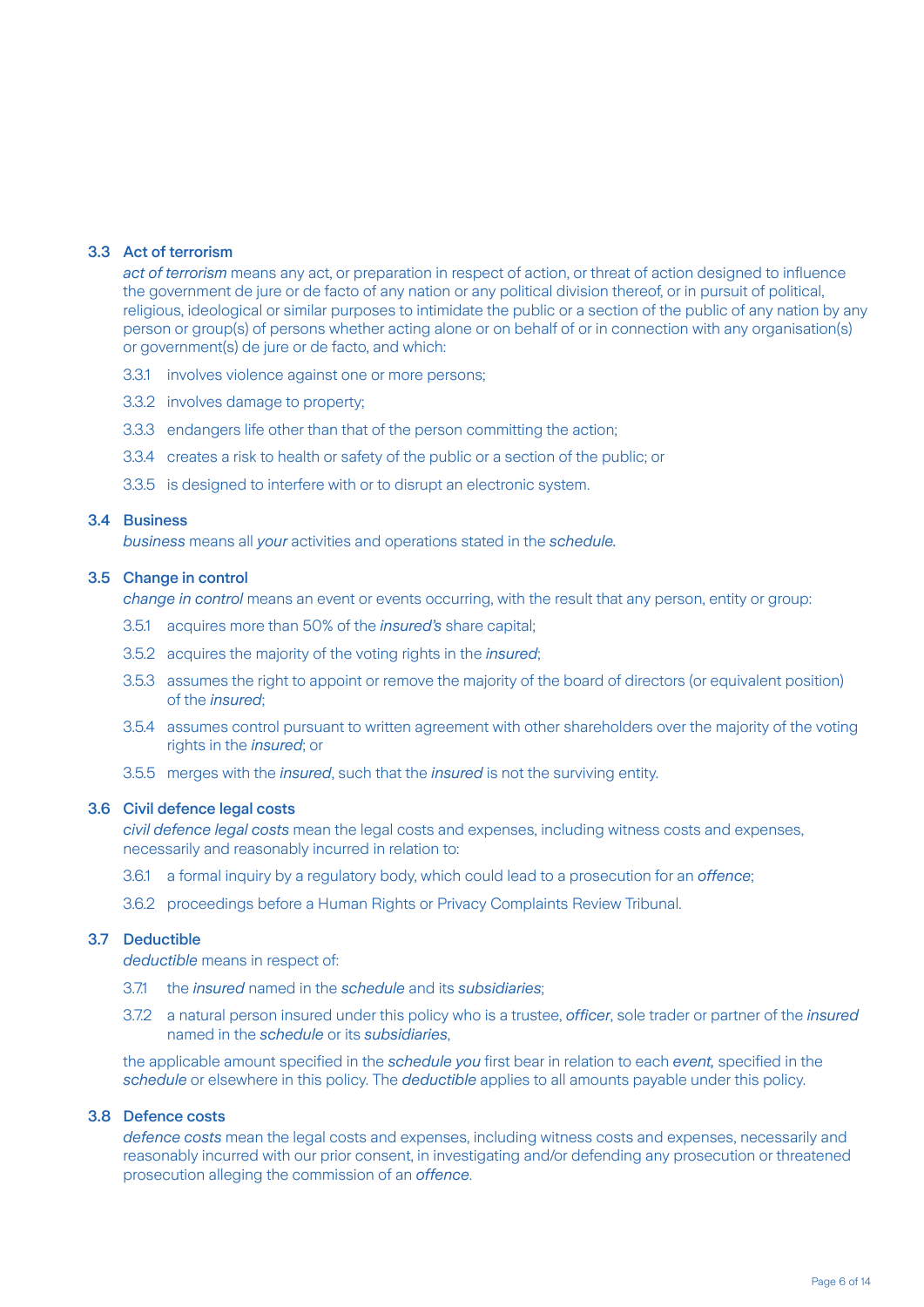#### 3.9 Event

 *event* means any act or omission in the course of the *business* that gives rise, or may give rise, to a prosecution for an *offence*, a formal inquiry by a regulatory body, which could lead to a prosecution for an *offence*, or proceedings before a Human Rights or Privacy Complaints Review Tribunal.

#### 3.10 Fine

 *fine* means any fine or costs assessed by a court pursuant to any statute, upon conviction for an *offence*, for which we may legally indemnify *you*. This does not include a *fine* imposed pursuant to the Health and Safety at Work Act 2015, but this definition is extended to include a sentence of reparation imposed following a conviction under that Act.

*Fine* does not include any pecuniary penalty, damages, compensation or other sums ordered by a court.

#### 3.11 Inception date

 *inception date* means the commencement date of the *period of insurance* stated in the *schedule*.

#### 3.12 Limit of liability

 *limit of liability* means the Limit of Liability stated in the *schedule*.

#### 3.13 Offence

 *offence* means any information alleging the commission by *you* of an offence under an *Act of Parliament*, for which *you* are liable to a *fine* if convicted.

# 3.14 Officer

*officer* means:

- 3.14.1 any natural person who is a past, present or future director, secretary, officer or employee of the *insured*;
- 3.14.2 any natural person who is a past, present or future trustee or manager of a *insured* entity's benefit scheme, such as an employee unit trust, an employee share purchase scheme, pension plan, superannuation or retirement savings scheme or education fund established for the benefit of the employees of the *insured*.

 *Officer* does not include any externally appointed officers, such as receivers, managers, liquidators, administrators, mortgagees in possession or the like.

#### 3.15 Period of insurance

 *period of insurance* means the Period of Insurance stated in the *schedule*.

#### 3.16 Retroactive date

 *retroactive date* means the Retroactive Date stated in the *schedule*.

#### 3.17 Schedule

 *schedule* means the Schedule attaching to and forming part of the policy, including any *schedule* substituted for the original *schedule.*

#### 3.18 Securities

 securities mean any bond, debenture, note, share, stock, American Depository Receipts or other equity or security for debt which is issued or given by the company, and includes any certificate of interest or participation in, receipt for, warrant or other right to subscribe to or to purchase, voting trust certificate relating to, or other interest in any of the foregoing items.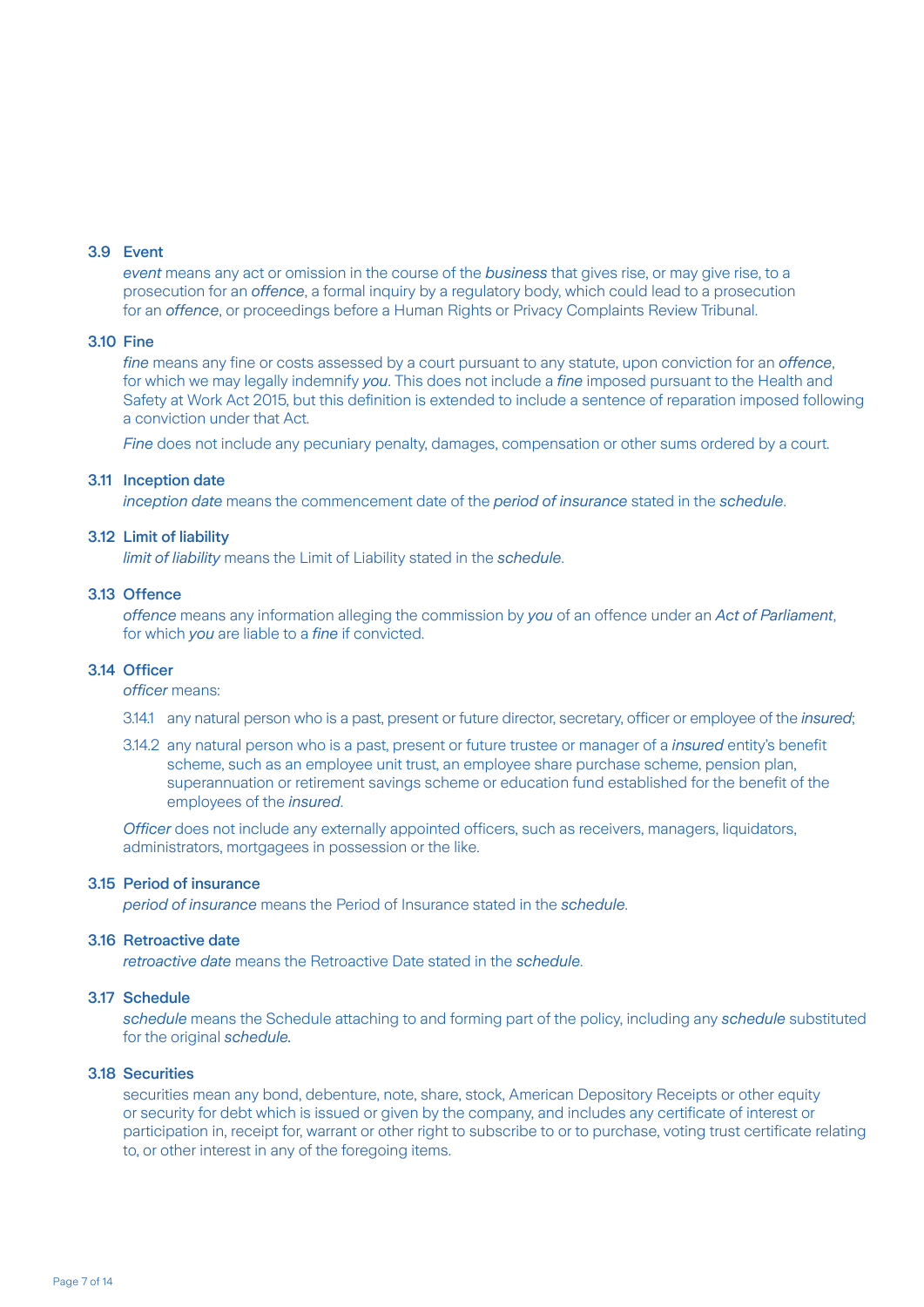#### 3.19 Subsidiary

 *subsidiary* means a company or legal entity in respect of which *you* directly or indirectly:

3.19.1 control or controlled the composition of the board of directors; and/or

3.19.2 control or controlled more than half of the voting power; and/or

3.19.3 hold or held more than half of the issued share capital or other ownership of the entity,

and in any event includes any company or legal entity whose financial accounts are required to be consolidated with those of the named *insured* pursuant to the New Zealand Company Law or the applicable New Zealand Accounting Standards.

#### 3.20You, Your, Insured

 *you, your, insured* means:

3.20.1 the Insured named in the *schedule*; or

3.20.2 any *subsidiary* of the Insured described in 3.20.1,

and includes any person who is, or was at the time of the *event*, a trustee, *officer*, sole trader or partner of *yours*.

# 4. Limit of liability

Our liability to indemnify *you* for all *events* under this policy is limited in the aggregate to the amount specified in the *schedule* applicable for the *period of insurance* within which *you* have, or should have, first notified us of the *event*.

Where an *event* is alleged to have taken place on, over or between a number of specified dates, which fall within more than one *period of insurance*, for the purposes of the applicable *limit of liability* and *deductible*, the *event* will be treated as if it occurred in the *period of insuranc*e in which *you* have, or should have, first notified us of the *event*.

The most we will pay in total for all *defences costs* incurred during the *period of insurance* is the *limit of liability*.

The *deductible* will be borne by *you* in respect of each and every *event*.

# 5. Exclusions

We will not pay anything in respect of:

#### 5.1 Asbestos

 any liability of whatsoever nature in connection with, directly or indirectly caused by or contributed to by or arising from asbestos or asbestos products in whatever form or quantity.

#### 5.2 Aggravated, Punitive or Exemplary damages

 any damages, including and exemplary, punitive, liquidated or aggravated damages imposed by a Court for the breach on any *Act of Parliament.*

#### 5.3 Building defects

any liability of whatsoever nature in connection with, any building or structure being affected by:

- 5.3.1 moisture or water or the penetration of external moisture or water;
- 5.3.2 the action or effects of mould, fungi, mildew, rot, decay, micro-organisms, bacteria, protozoa or any similar or like forms;
- 5.3.3 the failure of any building or structure to comply with or perform to the requirements of any building code or to meet the level of performance, quality, fitness or durability of its intended purpose. This expressly includes the requirements of the New Zealand Building Code contained in the first schedule to the Building Regulations 1992 in relation to:
	- (a) external water or moisture; or
	- (b) either durability or protection from external water or moisture entering that building or structure, or the effects thereof.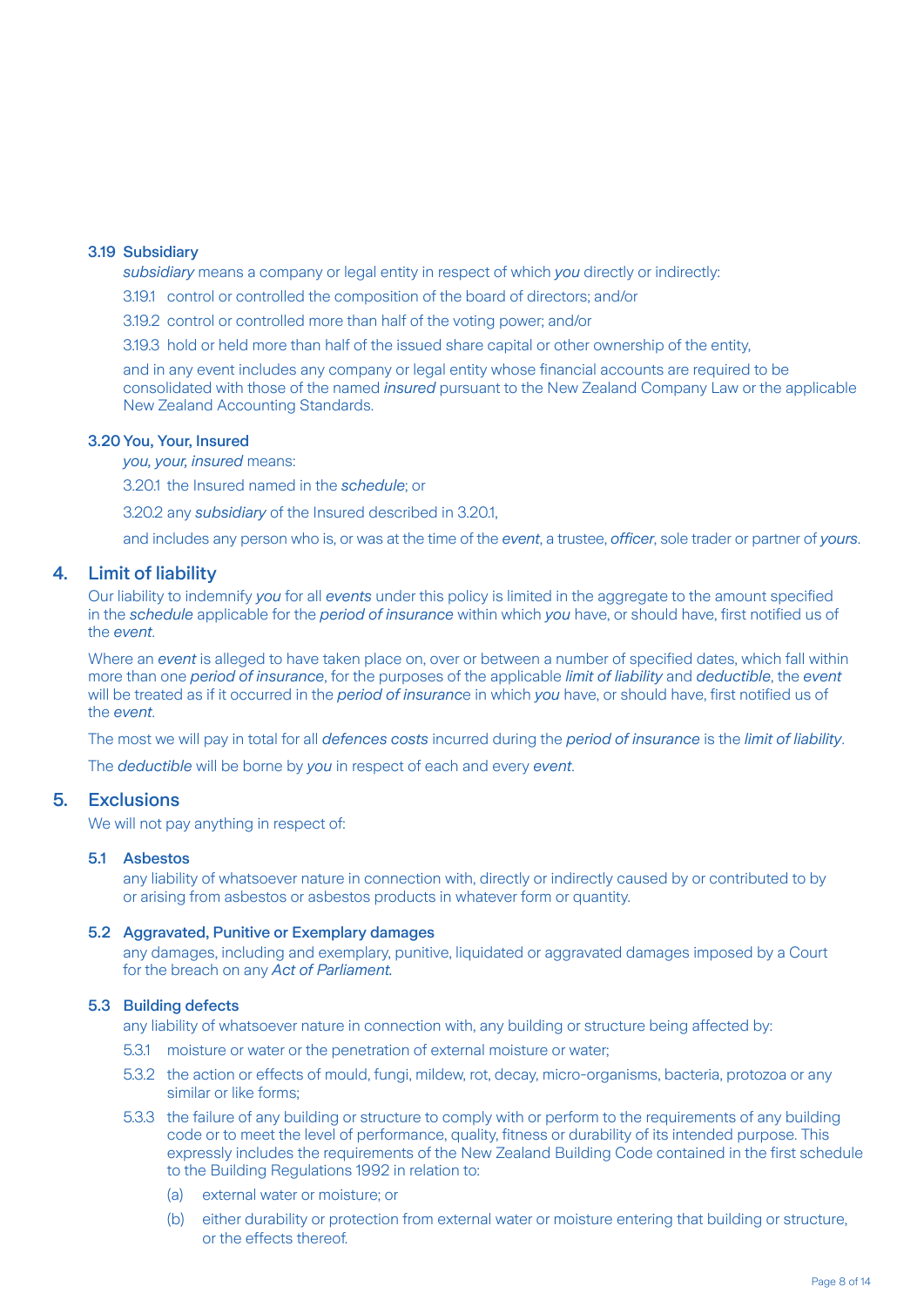In addition we will not be liable for any costs or expenses arising out of the abating, testing for, monitoring, cleaning up, removing, containing, treating, detoxifying, neutralising, remediating or disposal of, or in anyway responding to or assessing the effects of mould, fungi, mildew, rot, decay, micro-organisms, bacteria, protozoa or similar or like forms.

#### 5.4 Daily continuing offences

- 5.4.1 the cost or payment of any abatement, enforcement order, remedial order or compliance order;
- 5.4.2 failing to comply with an abatement, compliance, enforcement or remedial notice or order;
- 5.4.3 any *fine* imposed in relation to a daily continuing *offence* where the *fine* is imposed in relation to a period of time after *you* first received notice from the informant or his employing body of the intention to commence a prosecution in relation to that *offence*.

#### 5.5 Deliberate disregard

the prosecution for an *offence* which has allegedly resulted from the:

- 5.5.1 deliberate or reckless disregard by *you* of any of the provisions of any *Act of Parliament* which *you* are alleged to have contravened;
- 5.5.2 *you* instructing another person to discharge one or more of *your* obligations under any of the provisions of the *Act of Parliament* and failing to take all reasonable steps to ensure that *your* obligations were discharged as instructed;
- 5.5.3 failure by *you* to comply with any lawful abatement notice or enforcement order, improvement notice, prohibition notice or suspension notice, building consent, Notice to Rectify, Compliance Schedule, Gazetted Notice, or order made by a Human Rights or Privacy Review Tribunal.

# 5.6 Dishonest acts

 any *event* actually or allegedly brought about or contributed to, by any dishonest, fraudulent or malicious act or omission by or on *your* behalf.

#### 5.7 Excluded Acts

any *fine* under, and any *defence costs* or *civil defence legal costs* payable in relation to:

- 5.7.1 Arms Act 1983;
- 5.7.2 Aviation Crimes Act 1972;
- 5.7.3 Crimes Act 1961;
- 5.7.4 Criminal Investigations (Blood samples) Act 1995;
- 5.7.5 Criminal Proceeds (Recovery) Act 2009;
- 5.7.6 Land Transport (Road Safety and Other Matter) Amendment Act 2011;
- 5.7.7 Misuse of Drugs Act 1975;
- 5.7.8 Summary Offences Act 1981;
- 5.7.9 Land Transport Act 1998;
- 5.7.10 Anti-Money Laundering and Countering Financing of Terrorism Act 2009;
- 5.7.11 Credit Contracts and Consumer Finance Act 2003;
- 5.7.12 Fair Trading Act 1986;
- 5.7.13 Financial Markets Conduct Act 2013;
- 5.7.14 Financial Reporting Act 2013;
- 5.7.15 Financial Services Legislation Amendment Act 2019;
- 5.7.16 Insurance (Prudential Supervision) Act 2010;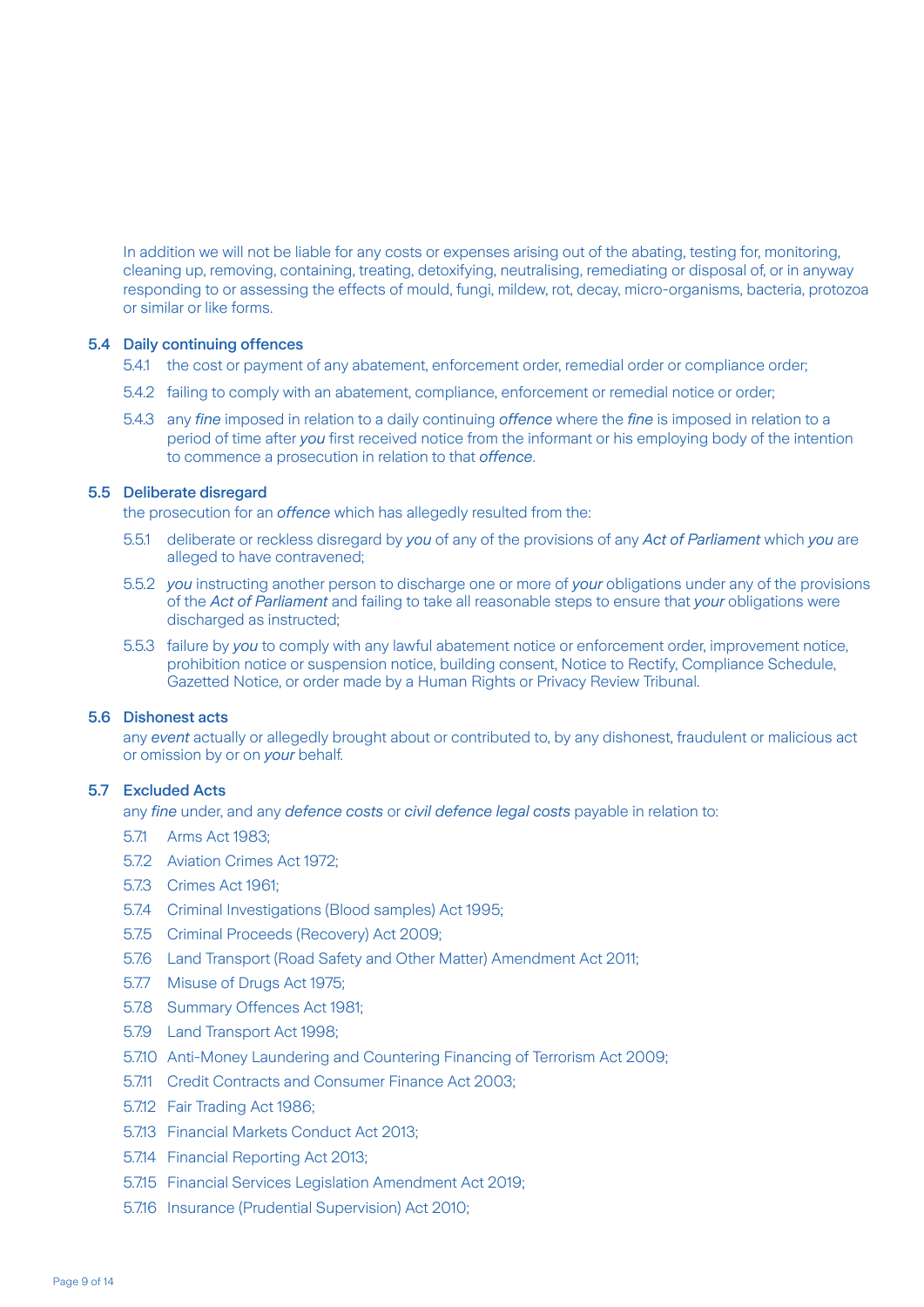5.7.17 Non-bank Deposit Takers Act 2013; or

5.7.18 Reserve Bank of New Zealand Act 1989,

and any other *Act of Parliament* specified in the *schedule* as a further Excluded Act.

 Save that, in respect to those Acts listed under 5.7.11 – 5.7.18 this exclusion will not apply to any *fine* payable by any *officer* or *defence costs* or *civil defence legal costs* payable by the *officer*.

#### 5.8 Orders and Costs

5.8.1 any order for payment of costs made under the Commissions of Inquiry Act 1908;

- 5.8.2 any court order in the nature of damages or compensation, except a sentence of reparation following a Health and Safety at Work Act prosecution;
- 5.8.3 any action, proceeding, inquiry, investigation or prosecution taken against *you* by the Inland Revenue Department or any other revenue collecting authority.

#### 5.9 Personal grievances

 any contract of service with any current, former or prospective employee, including any personal grievance or similar action by an employee, but this exclusion does not apply to any investigation or inquiry by WorkSafe New Zealand pursuant to the Health and Safety at Work Act 2015.

#### 5.10 Prior and pending

 any *event* after the *retroactive date* but before the *inception date*, if *you* knew, or ought reasonably to have known, of the *event* and failed to notify the *event* to us before the *inception date*.

#### 5.11 Private prosecutions

 any investigation of or defence of any action, proceeding, inquiry, investigation or prosecution taken against *you* by a person other than the statutory authority or enforcement agency given that responsibility under the relevant *Act of Parliament*, but this exclusion does not apply to any private prosecution brought under the Heath & Safety at Work Act 2015 or any amendment to or re-enactment of that Act or regulations or other subordinate legislation made under that Act.

#### 5.12 Radioactive contamination

 5.12.1 any ionising radiations or contamination by radioactivity from any nuclear fuel or from any nuclear waste from the combustion of nuclear fuel. For the purpose of this Exclusion combustion includes any self-sustaining process of nuclear fission;

5.12.2 any nuclear weapons material.

#### 5.13 Securities

any actual or alleged offence under an *Act of Parliament* in relation to the offer, sale or distribution of *securities*.

#### 5.14 Taxes

 any *event* or act or omission in connection with a requirement to pay taxes, rated, duties, levies, charges fees or any other kind of revenue under an *Act of Parliament*.

#### 5.15 Territorial limits

 any liability suffered outside of New Zealand and from any judgment brought in any Court outside of New Zealand.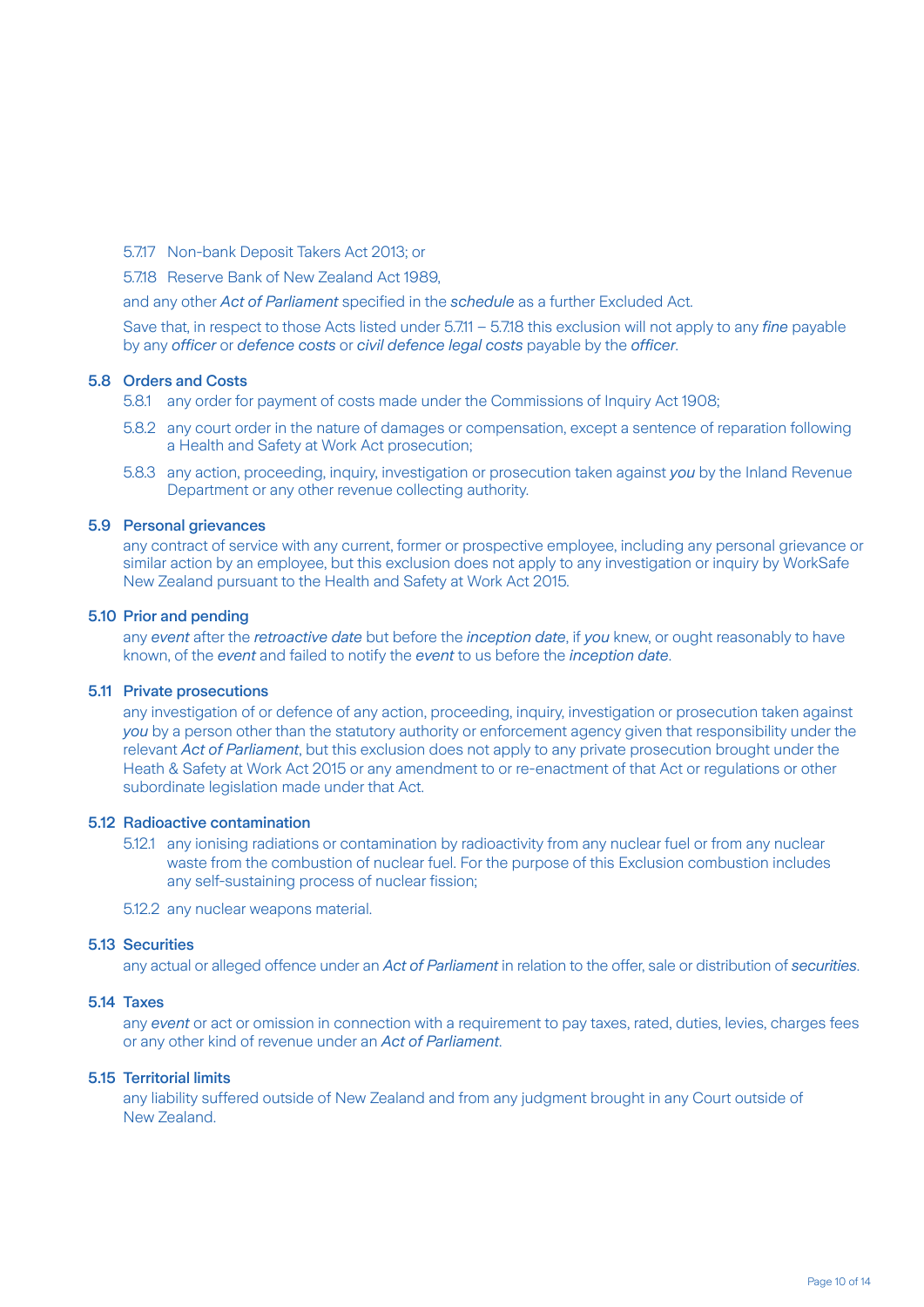#### 5.16 War, Act of terrorism

 any death, injury, illness, loss, damage, costs or expenses of whatsoever nature caused by or arising out of the following regardless of any other cause or event contributing concurrently or in any other sequence by:

- 5.16.1 any consequence of war, invasion, act of foreign enemy, hostilities (whether war be declared or not), civil war, rebellion, revolution, insurrection or military or usurped power or confiscation, nationalisation, requisition, destruction of or damage to property by or under the order of any government or public or local authority;
- 5.16.2 any *act of terrorism* or any action taken in controlling, preventing, suppressing or in any way relating yto any *act of terrorism*.

#### 6. Standard Conditions

#### 6.1 Apportionment of costs

- 6.1.1 If there are claims against *you* which contain uninsured allegations or allegations against other parties then we will use our best efforts to agree upon a fair and proper allocation of *defence costs*.
- 6.1.2 If *you* and Zurich disagree over the allocation of *defence costs*, then we will advance such *defence costs* we believe to be covered under this policy, until a different allocation is negotiated, arbitrated or judicially determined. In this case we will, if requested by *you*, refer the dispute for determination of allocation to an expert mutually agreeable to all parties and such determination will apply retrospectively to all *defence costs* incurred in the defence of that particular claim or *event*.

#### 6.2 Assignment

This policy and any rights thereunder will not be assigned without our prior written consent.

#### 6.3 Cancellation

- 6.3.1 *You* may cancel this policy at any time by giving notice in writing to us;
- 6.3.2 We may cancel this policy at any time by giving notice in writing to *you*, such cancellation to take effect after 30 days from the time of notification received by *you*;
- 6.3.3 Upon cancellation by *you,* a refund of premium will be allowed pro rata of 80% of the premium for the unexpired *period of insurance*;
- 6.3.4 Upon cancellation by us, a refund of premium will be allowed pro rata for the unexpired *period of insurance*.

#### 6.4 Claims notification and Duties

 As a condition precedent to our liability, *you* must give us notice in writing of any *event*, within 30 days. At the same time, or as soon as possible thereafter, *you*:

- 6.4.1 provide full details of any notice or circumstance of an *event* together with any documentation, information and details that are relevant;
- 6.4.2 give any notice or circumstance notified to us during the *period of insurance*, any subsequent claim that arises from that *event* is covered under this policy as though the *event* itself was notified during the *period of insurance;*
- 6.4.3 use *your* best endeavours to preserve all property, products, appliances, plant and other things which may assist us in the investigation or conduct of *your* defence. So far as may be reasonably practical, no alteration or repair is to be effected until we have first had the opportunity of inspection;
- 6.4.4 co-operate with us or our authorised representatives in all aspects of the claim;
- 6.4.5 not make any admission of fact or liability, offer, promise or payment or settlement without our prior written consent;
- 6.4.6 if the *offence* alleged is a continuing one, immediately take, at *your* expense, all reasonable steps to prevent its continuation.

 As a condition precedent to our liability, you must give us notice in writing of any *offence* no later than 30 days after the expiry of the *period of insurance* or the extended reporting period (if applicable).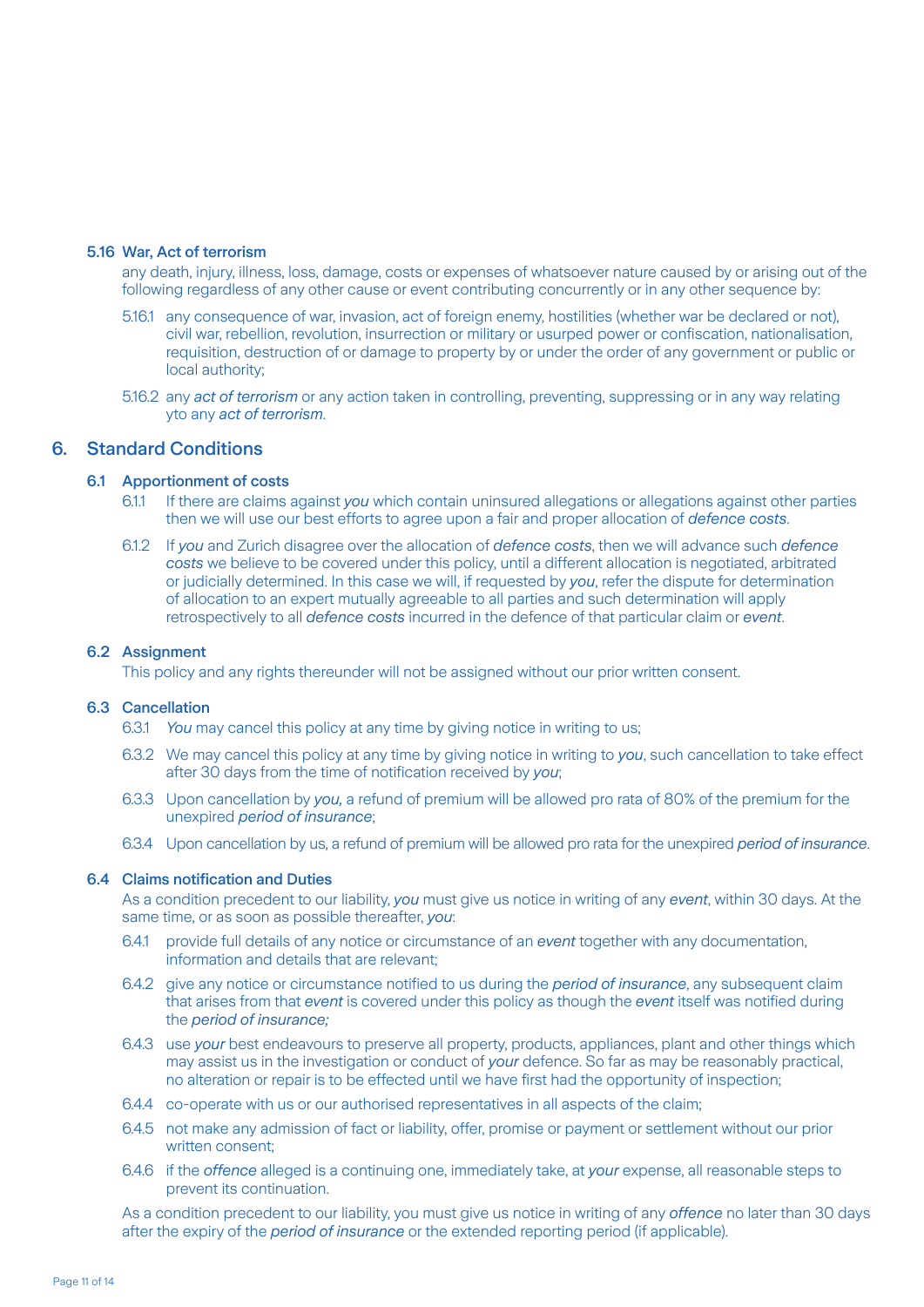#### 6.5 Conduct of defence

- 6.5.1 Upon acceptance by us of *your* claim, we shall have the right to nominate a solicitor to act on *your* behalf and we shall have the total discretion as to the conduct and control of *your* defence, including strategy, in respect of any prosecution, inquiry, settlement, negotiation or proceedings against *you*.
- 6.5.2 If we and the *insured* cannot agree upon the appropriateness or otherwise of a settlement, then the matter will be determined in accordance with advice of Queen's Counsel, the choice of whom will be mutually agreed by the *insured* and us and whose fees will be paid by us, in addition to the *limit of liability*.

#### 6.6 Change in control

 If during the *period of insurance* the *insured* undergoes a *change in control*, then the cover provided by this policy will be amended to only apply in respect of an *event* occurring prior to the effective date of such change in control until the policy expiry date. The *insured* will give us written notice of such *change in control*  as soon as reasonably practicable.

#### 6.7 Fraudulent claim

 If any claim is in any respect fraudulent, or if any false declaration is made or used in support of any claim, or if any fraudulent means or devices are used by *you* or by anyone acting on *your* behalf, to obtain any benefit under this policy, all benefits will be forfeited.

 For the purpose of this standard condition, if *you* comprise more than one party then each of *you* will be treated as having been issued with a separate policy.

#### 6.8 Headings

Headings have been included for ease of reference, but do not form part of the policy.

#### 6.9 Material change of risk

 *You* must give us notice of any material change to any of the facts or circumstances existing at the commencement of the *period of insurance* as soon as reasonably practicable. We shall be entitled to charge an additional premium as appropriate.

#### 6.10 Other insurance

 If, at the time of any claim arising under this policy, there is any other valid and collectable insurance covering all or part of the same *event* this policy will apply to the amount in excess of that recoverable or in fact recovered under the other insurance, whether such insurance is stated to be primary or excess, unless such other insurance is written only as specific excess insurance over the *limit of liability* under this policy.

#### 6.11 Payments in respect to Goods & Services Tax

 All sums insured in this policy (except for the *deductible*) exclude GST where that GST is recoverable by us under the Goods and Services Tax Act 1985. We add GST, where applicable, to claim payments. However, this does not apply to the *deductible* which is GST inclusive.

#### 6.12 Prejudice

 Where *you* breach or fail to comply with Standard Conditions 6.4 'Claims notification and duties' or 6.15 'Reasonable precautions' of this policy, and this results in prejudice to us in relation to the handling of any claim, the indemnity afforded by this policy in respect of such claim, shall be reduced to such sum as would have been payable by us in the absence of such prejudice.

#### 6.13 Progress payment of legal expenses

 In the event of a claim for which we have agreed to indemnify *you*, on production of acceptable evidence of expenditure prior to the final settlement of the claim, we shall pay *defence costs* or *civil defence legal cos*ts necessarily and reasonably incurred by *you*.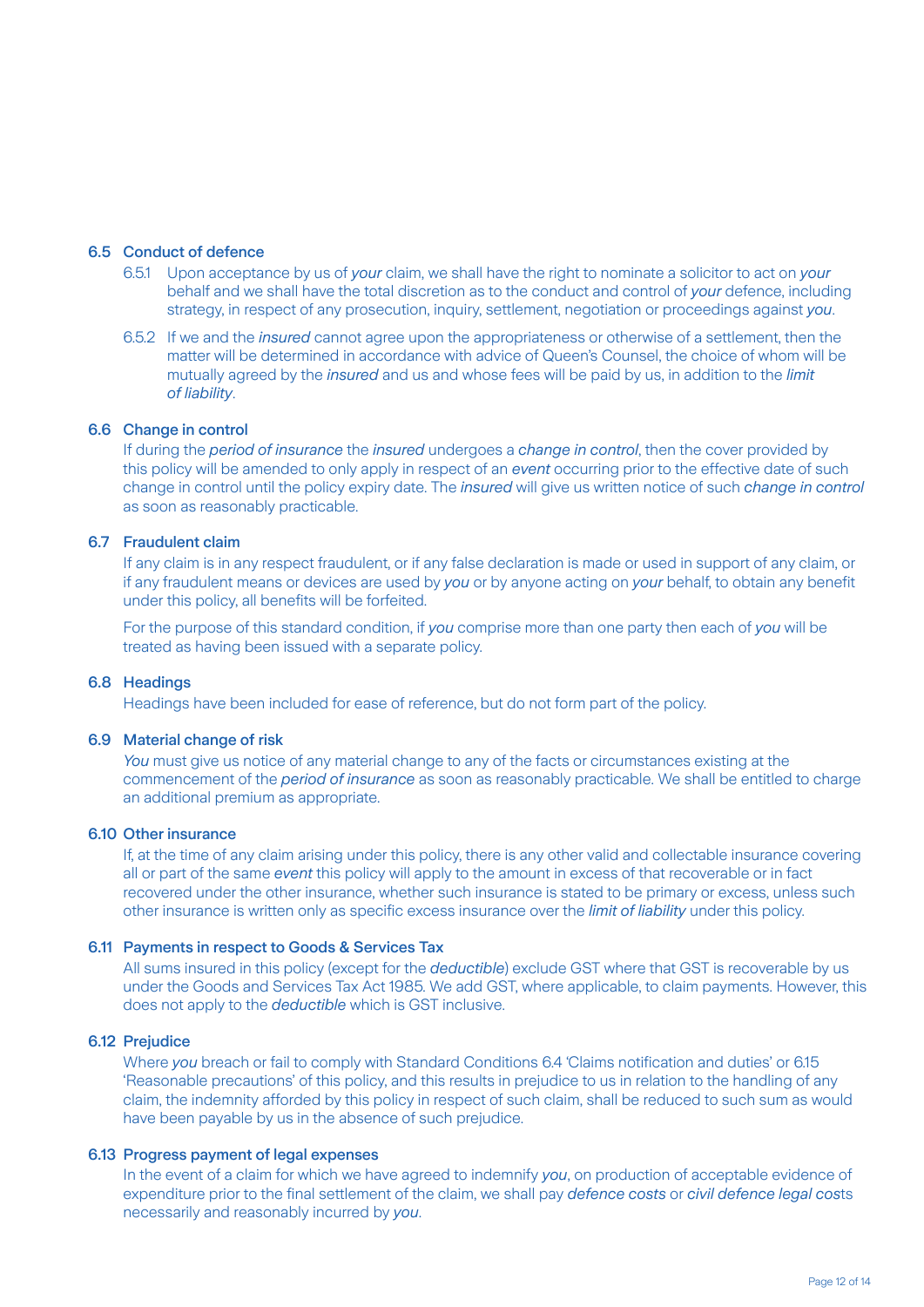#### 6.14 Proper law and Jurisdiction

 The construction, interpretation and meaning of the provisions of this policy shall be determined in accordance with New Zealand law.

 In the event of any dispute arising under this policy including, but not limited, to its construction and/or validity and/or performance and/or interpretation, *you* will submit to the exclusive jurisdiction of any competent Court in New Zealand.

 A reference to any statute, regulation or subordinate legislation includes any amendment, replacement, successor or equivalent to or of that statute, regulation or subordinate legislation.

#### 6.15 Reasonable precautions

As a condition precedent to our liability, *you* shall take all reasonable precautions to:

6.15.1 avoid, prevent or minimise any circumstances that may give rise to an *event*;

6.15.2 comply with all relevant statutory obligations.

#### 6.16 Sanctions regulation

 Notwithstanding any other terms or conditions under this policy, Zurich shall not be deemed to provide coverage and will not make any payments nor provide any service or benefit to any *insured* or any other party to the extent that such cover, payment, service, benefit and/or any *business* or activity of the *insured* would violate any applicable trade or economic sanctions, law or regulation.

#### 6.17 Severability and Non-imputation

 Where this policy insures more than one party, the application for insurance is construed as a separate application by each *insured*. When determining whether coverage is available under this policy:

- 6.17.1 any failure by an *insured* to comply with the duty of disclosure shall not be imputed to any other *insured*, where that *insured* is innocent of and had no prior knowledge of the failure; and
- 6.17.2 for the purposes of the exclusions, no facts pertaining to, conduct of or knowledge possessed by an *insured* shall be imputed to any other *insured*.

#### 6.18 Singular and Plural

Except where the context otherwise requires, a reference to the singular includes the plural and vice versa.

#### 6.19 Subrogation

 In the event of a payment under this policy to *you* or on *your* behalf, we shall be subrogated to all *your* rights of recovery against all persons and organisations. *You* shall do all that is necessary to assist us in the exercise of such rights, including prosecuting proceedings in *your* name at our expense.

 In no event, however, will we exercise our rights of subrogation against a natural person insured under this policy who is a trustee, *officer*, sole trader or partner unless it is determined by a court judgment or final non-appealable adjudication in the underlying action or in a separate action or proceeding that such person had engaged in any conduct which is the subject of Exclusion 5.5 'Deliberate disregard' or 5.6 'Dishonest acts'.

#### 6.20Valuation and foreign currency

 All premiums, limits of liability, sub-limits of liability, deductibles and other amounts under this policy are expressed and payable in New Zealand currency. Except as otherwise provided, if judgment is rendered, settlement is denominated or another element of loss under this policy is stated in a currency other than New Zealand dollars, payment under this policy will be made in New Zealand dollars at the cash rate of exchange for the purchase of New Zealand dollars as reported in the National Business Review on the date the final judgment is reached, the amount of the settlement is agreed upon or the other element of loss is due, respectively.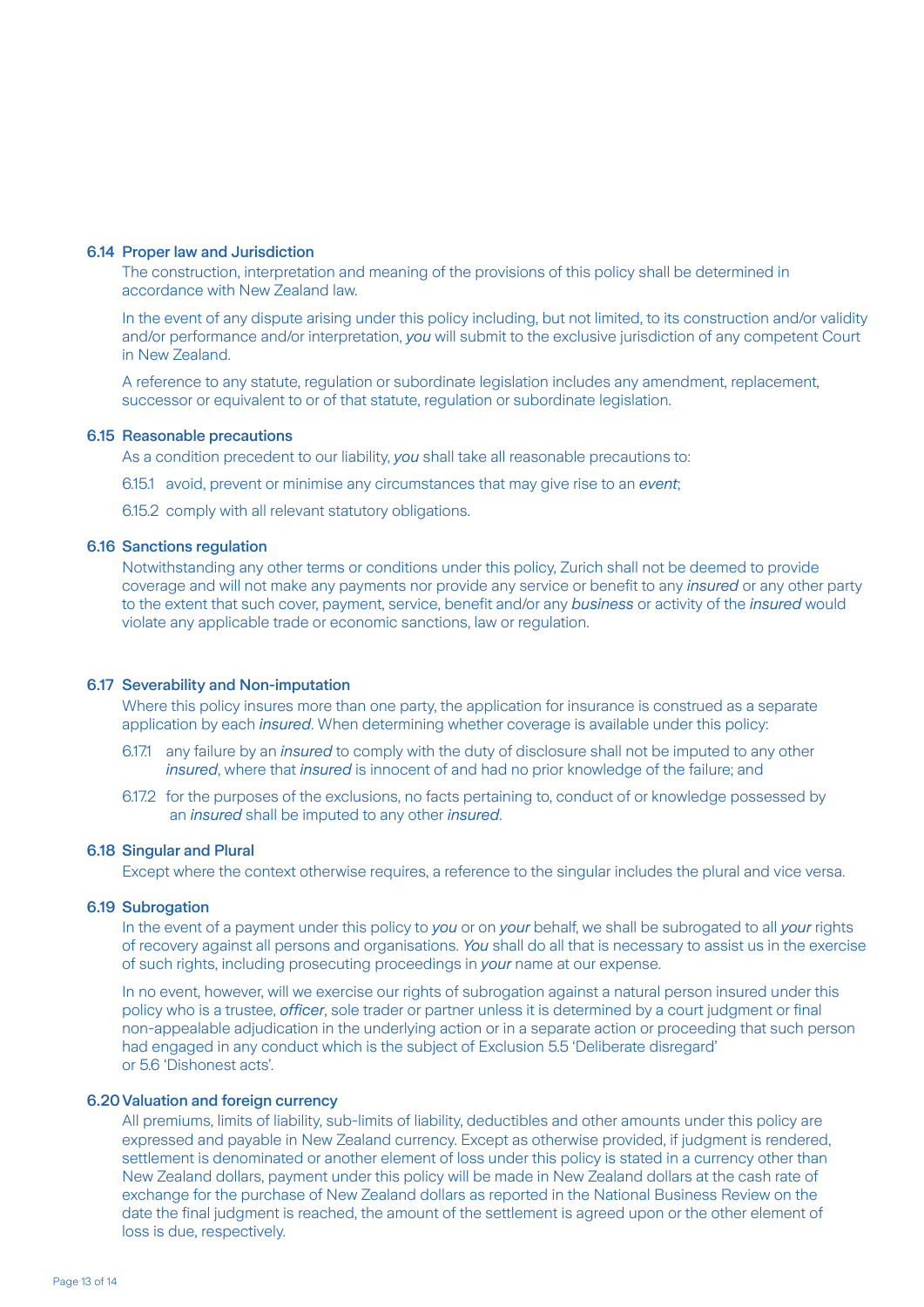# 6.21 Waiver of privilege

 If we instruct any lawyer to investigate or defend any claim made against *you*, *you* shall authorise the lawyer to provide us with any documents, information or advice in respect of the claim, including in relation to indemnity, and *you* waive any privilege to the extent necessary to give full effect to our entitlement in this respect. We agree to keep any documents, information or advice in respect of the claim confidential, and not to take steps to waive privilege over them.